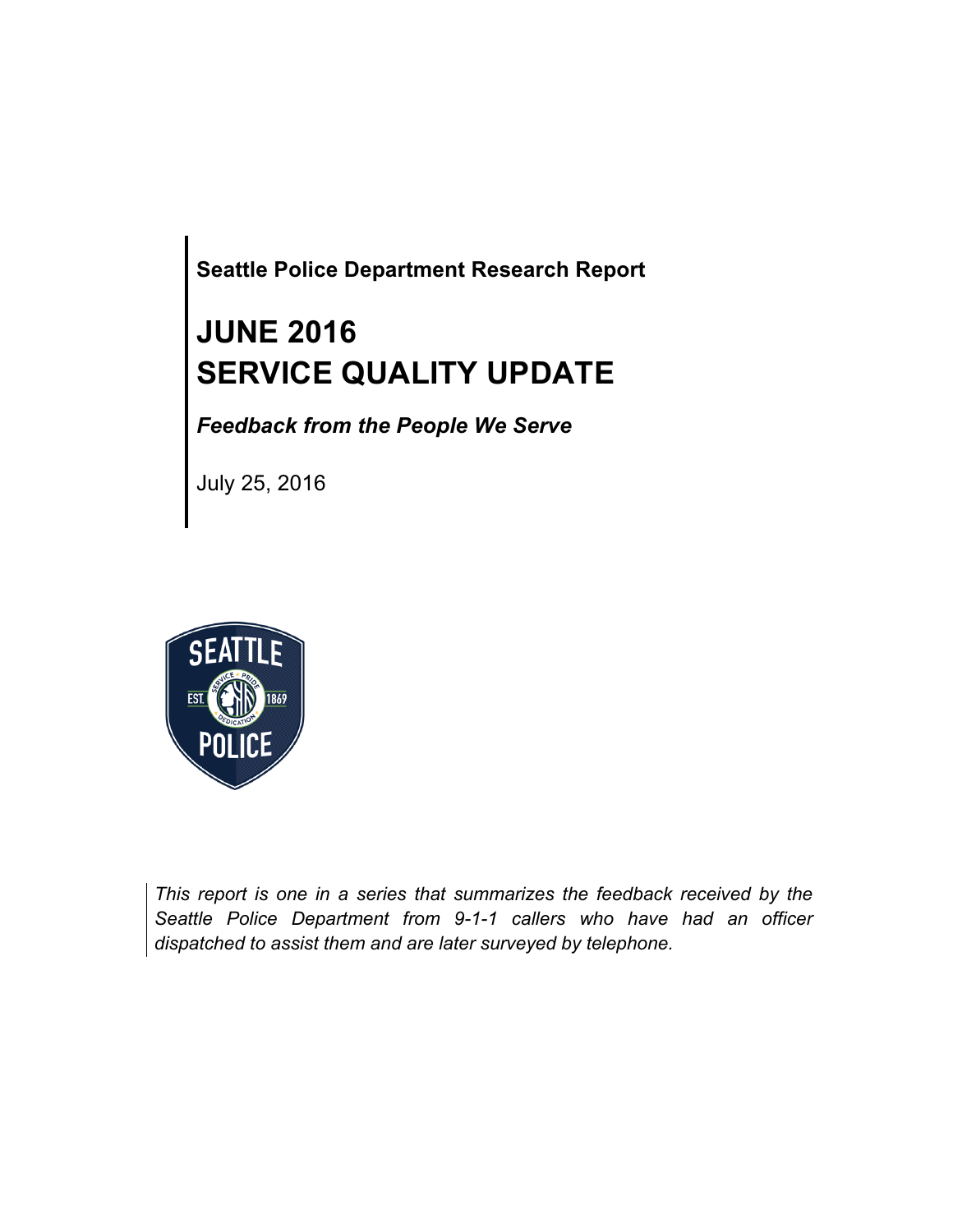#### **9-1-1 Caller Surveys: Summary and Conclusions from June 2016**

The Seattle Police Department customer satisfaction surveys provide feedback about the service provided by the Department to those who call 9-1-1 and have an officer dispatched to assist them. Key findings and conclusions from June 2016 and comparisons to previous surveys are summarized below.

**Overall Satisfaction**. Overall, customers continue to be satisfied with their experience with the Department "from calling 9-1-1 on to all contacts [they] had with the Police Department as a result of that call." Eighty-one percent of the customers rated their overall satisfaction with this experience as 4 or 5 on a five-point scale were 5 means "extremely satisfied," for an average rating of 4.25 out of 5 possible points. Overall satisfaction in June 2016 was significantly higher than in the first survey in June 2006.

**Officers Responding to Customers' 9-1-1 Calls.** Customers rated the officers who responded to their calls positively. Customers indicated that the officers who responded to the 9-1-1 calls were professional and courteous (92% "strongly agree" or "agree"); listened to customer concerns, answered questions, and provided the information, assistance, and explanations customers needed and wanted (80% to 91% "strongly agree" or "agree"). The responding officers received slightly lower ratings for giving "tips on preventing future crimes" (67% "strongly agree" or "agree").

Ratings that the responding officers were (1) professional and courteous, (2) provided the information needed, (3) clearly explained procedures and requirements, (4) told you what would happen next, and (5) gave tips on preventing crimes increased significantly since the first survey in June 2006. However, ratings of six items decreased significantly between March 2016 and June 2016: The officer "was professional and courteous," "provided you the information you needed," "clearly explained procedures and requirements," "told you what would happen next," "answered your questions," and "provided the assistance you needed."

**Seattle Police Department Overall**. Customers also rated the Department highly. Customers indicated that "Department personnel are professional and courteous" (85% "strongly agree" or "agree") and the Department focuses on public safety issues of concern, clearly explains procedures and requirements, is available when needed, and is a good resource for information about preventing crime (61% to 68% "strongly agree" or "agree"). While these are positive ratings, ratings of the officers with whom customers had personal contact (officers responding to 9-1-1 calls) were higher than ratings of the Department overall.

Ratings that (1) Department personnel are professional and courteous, (2) the Department clearly explains procedures and requirements, and (3) the Department focuses on public safety issues of concern increased significantly since the first survey, while ratings that the Department is available when needed declined since the first survey. In addition, ratings that personnel are professional and courteous, the Department clearly explains procedures and requirements, and the Department is a good resource for information about preventing crime decreased between March 2016 and June 2016.

**9-1-1 Operations**. Customers were satisfied with the assistance provided by the 9-1-1 operator and with the speed with which their calls were answered by the operator (82% and 79%, respectively, rated their satisfaction 4 or 5 on the scale where 5 means "extremely satisfied"). Satisfaction with service provided by the 9-1-1 operator was higher in June 2016 than in the first survey in June 2006. Satisfaction with the speed with which calls were answered has not changed significantly since June 2015, when the question was first asked. Five percent, or 10 customers, had to dial 9-1-1 more than once to reach an operator in March 2016.

**Feelings of Safety**. Customers said that they feel more safe "walking alone in [their] neighborhood during the day" (44% "extremely safe") than they do overall in Seattle (28% "extremely safe") or "walking alone in [their] neighborhood at night" (21% "extremely safe"). In June 2016, customers reported feeling significantly less safe walking alone in their neighborhoods during the day and at night than they did in April 2007, when these questions were first asked.

As in past surveys, customers reported that the incident that caused them to call 9-1-1 led some of them to feel less safe than before, but the service provided by the Department as a result of their calls to 9-1-1 increased the proportion of customers who felt more safe and decreased the proportion who felt less safe than before they called 9-1-1. These results suggest that the service provided by the Department continues to provide customers with reassurance and increase their feelings of personal safety.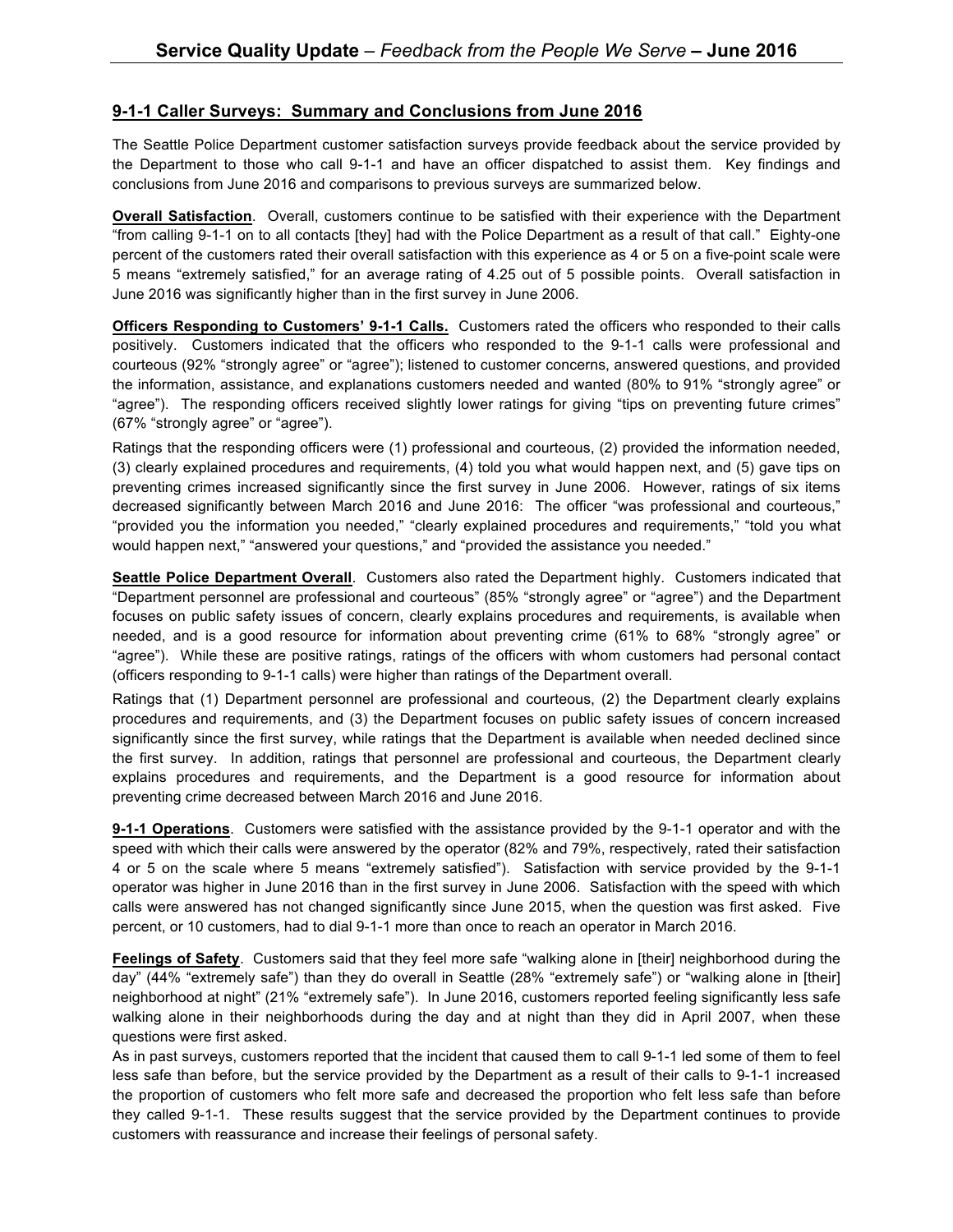## **9-1-1 Caller Surveys: Results**

This report (1) summarizes key results of the June 2016 survey of customers who called 9-1-1 in May 2016 and had an officer dispatched to assist them and (2) compares the June 2016 results with those of the previous 31 surveys of 9-1-1 callers, which were conducted between June 2006 and March 2016.

**Overall Satisfaction.** Customers who had an officer dispatched to provide assistance after calling 9-1-1 were asked to use a five-point scale, where 5 means "extremely satisfied" and 1 means "not at all satisfied," to answer the question, "Overall, how satisfied are you with this experience with the Seattle Police Department – from calling 9-1-1 on to all contacts you had with the Police Department as a result of that call?"

As the next chart shows, 81 percent of customers rated their satisfaction with this experience with the Department as 4 (24%) or 5 (57%) on the five-point scale where 5 means "extremely satisfied." Five percent rated their satisfaction as 1, or "Not at all satisfied," and four percent rated their satisfaction as 2 on the five point scale where 1 means, "Not at all satisfied."



The question about overall satisfaction has been included in all 32 customer satisfaction surveys. The next chart and similar charts, below, show the average ratings of overall satisfaction from four of the surveys: June 2006, when the survey was first conducted; June 2012, the month before the Department entered into the consent decree with the Department of Justice; and March 2016 and June 2016, the two most recent surveys.<sup>1</sup>

With an average rating of 4.25 in June 2016, overall satisfaction with this experience with the Seattle Police Department was significantly higher than in June 2006, when the first survey was conducted.



 $1$  The numbers of respondents answering each question are omitted from some charts for readability, but the number consistently was close to 200. Average ratings in bold font differed significantly between March 2016 and June 2016, the last two surveys. Average ratings of items with an asterisk (\*) following the text of the item differed significantly between the first time the question was asked and June 2016.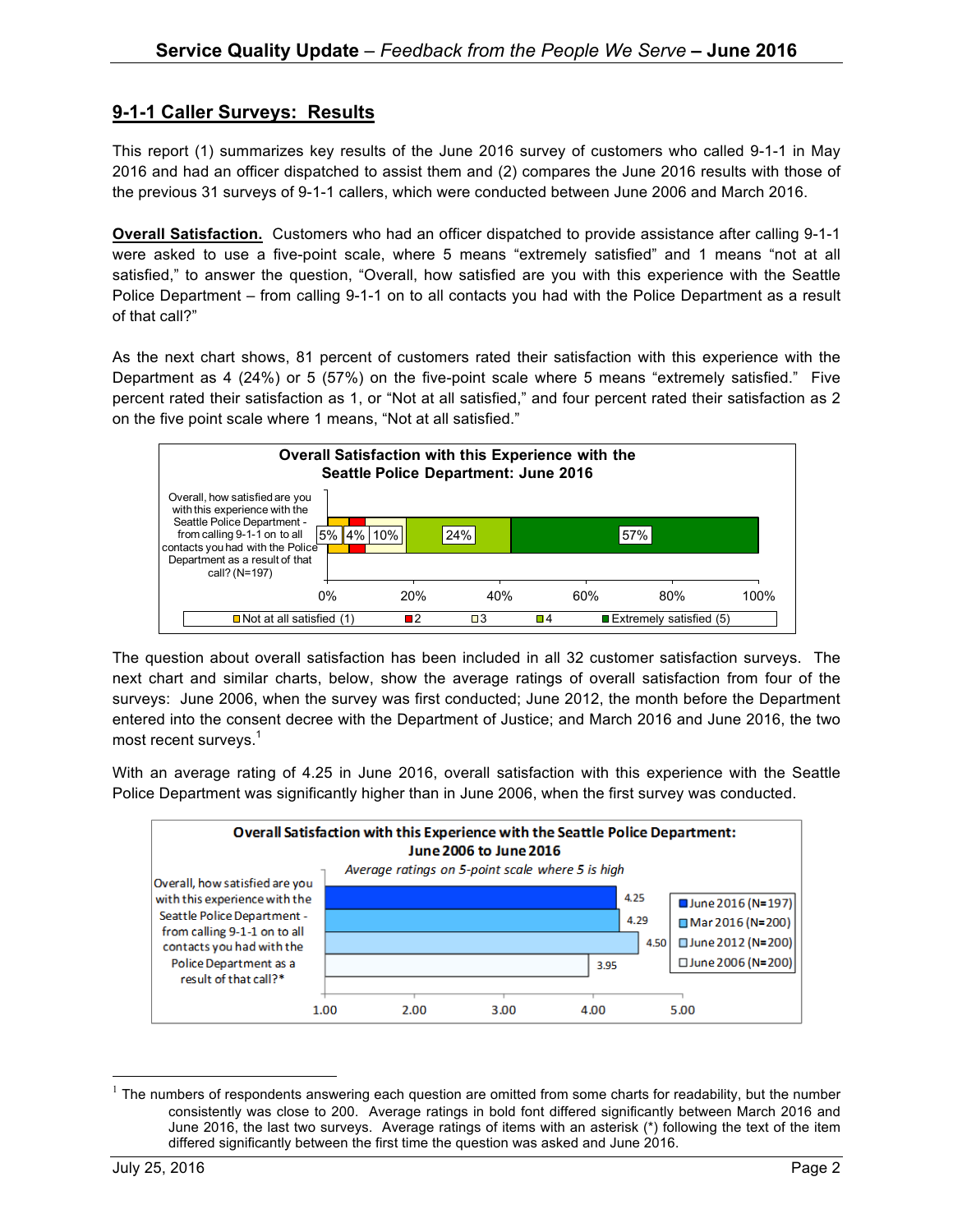**Officer Responding to the Call.** To assess customers' experiences with and opinions of the officer who responded to their calls to 9-1-1, customers were asked to indicate their level of agreement ("Strongly agree," "Agree," "Neither agree nor disagree," "Disagree," or "Strongly disagree") with a series of statements about the officer.

Customers rated officers highest for being professional and courteous and lowest for giving tips on preventing future crimes, as shown in the next chart<sup>2</sup>.

- Almost half (48%) of the customers said that they "strongly agree" that the officer who first visited after their call to 9-1-1 "was professional and courteous," and 92 percent $3$  said that they "agree" or "strongly agree" with this statement. Just one percent said that they "disagree" that "The officer was professional and courteous," and three percent "strongly disagree" with this statement.
- Between 30 and 41 percent of the customers said that they "strongly agree" with six of the statements: "The officer listened to your concerns," "The officer answered your questions," "The officer provided you the information you needed," "The officer provided the assistance you needed," "The officer clearly explained procedures and requirements," and "The officer told you what would happen next." Between 80 and 91 percent of customers said that they either "agree" or "strongly agree" with these statements, and between two and 11 percent said that they "disagree" or "strongly disagree" with the statements.
- A total of 67 percent of the customers said that they "agree" or "strongly agree," and 20 percent said that they "disagree" or "strongly disagree," with the statement, "The officer gave you tips on preventing future crimes."



Five of these items about responding officers were included in all 32 customer satisfaction surveys: "The officer was professional and courteous," "The officer provided you the information you needed," "The officer clearly explained procedures and requirements," "The officer told you what would happen next,"

 $2$  Percentages do not total 100 in this and some subsequent charts due to rounding.

 $3$  Corrected for rounding error.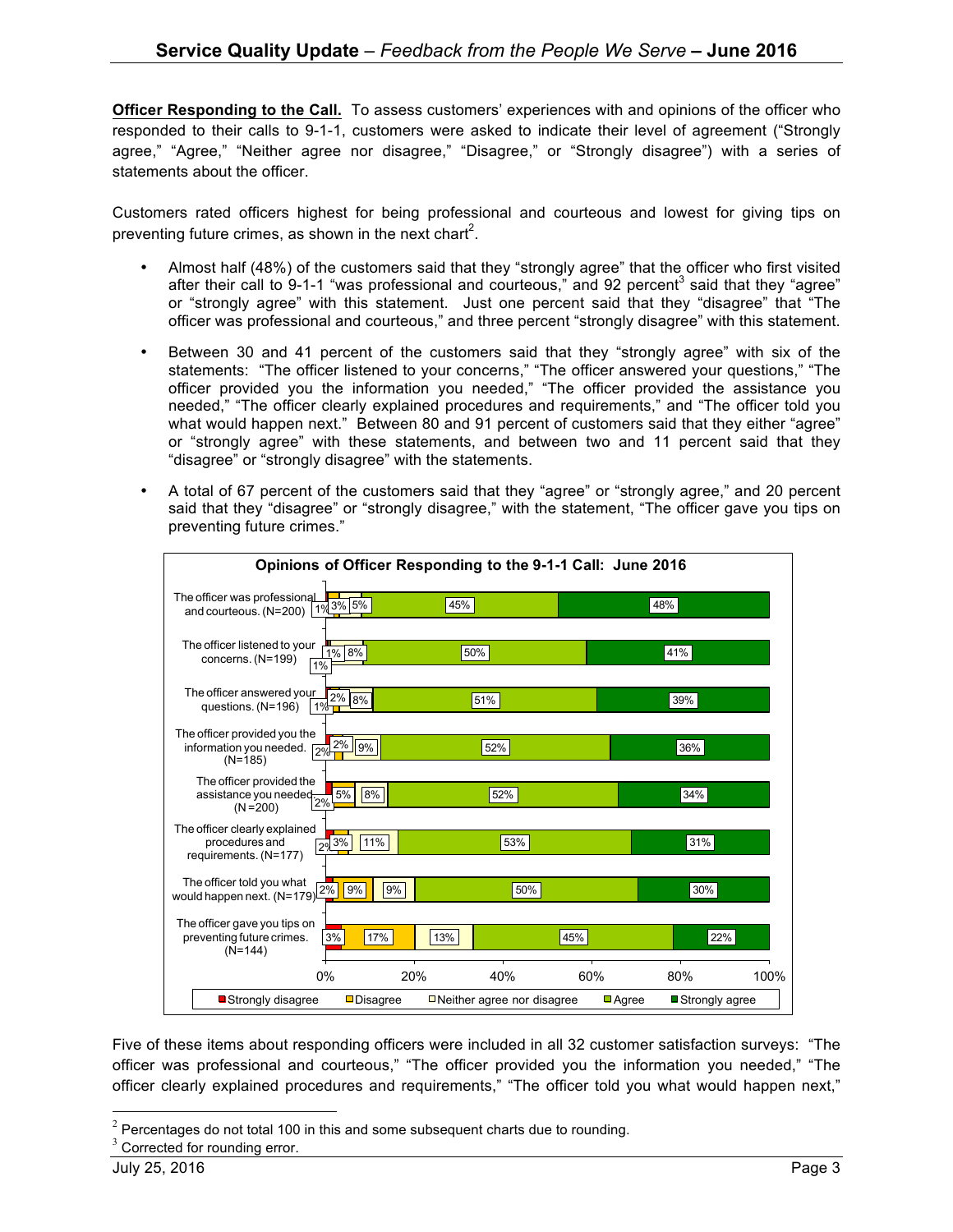and "The officer gave you tips on preventing future crimes." As shown in the next chart, ratings of all five of these items were significantly higher in June 2016 than they were in June 2006, when the questions were first asked. However, ratings of the officers declined significantly between March 2016 and June 2016 on four of these items: The officer "was professional and courteous," "provided you the information you needed," "clearly explained procedures and requirements," and "told you what would happen next." Ratings of two of items added to the survey more recently also declined significantly between March and June 2016: The officer "answered your questions" and "provided the assistance you needed." "The officer listened to your concerns" was added to the survey in June 2014, and ratings of this item have not changed significantly across surveys.



**Seattle Police Department Overall.** To assess opinions of the Seattle Police Department overall, customers were asked to indicate their level of agreement ("Strongly agree," "Agree," "Neither agree nor disagree," "Disagree," or "Strongly disagree") with statements about the Department, including the five statements shown in the next chart.

Customers rated the Department highest for having professional and courteous personnel, just as they rated the officer who responded to their call highest for being professional and courteous. Eighty-five percent of the customers said that they "strongly agree" or "agree" with the statement, "Department personnel are professional and courteous." Just six percent said that they "disagree" or "strongly disagree" with this statement. Between 61 and 68 percent of the customers said they "strongly agree" or "agree" with the other four statements about the Department; between 15 and 16 percent said that they "disagree" or "strongly disagree" with these statements, as shown in the next chart.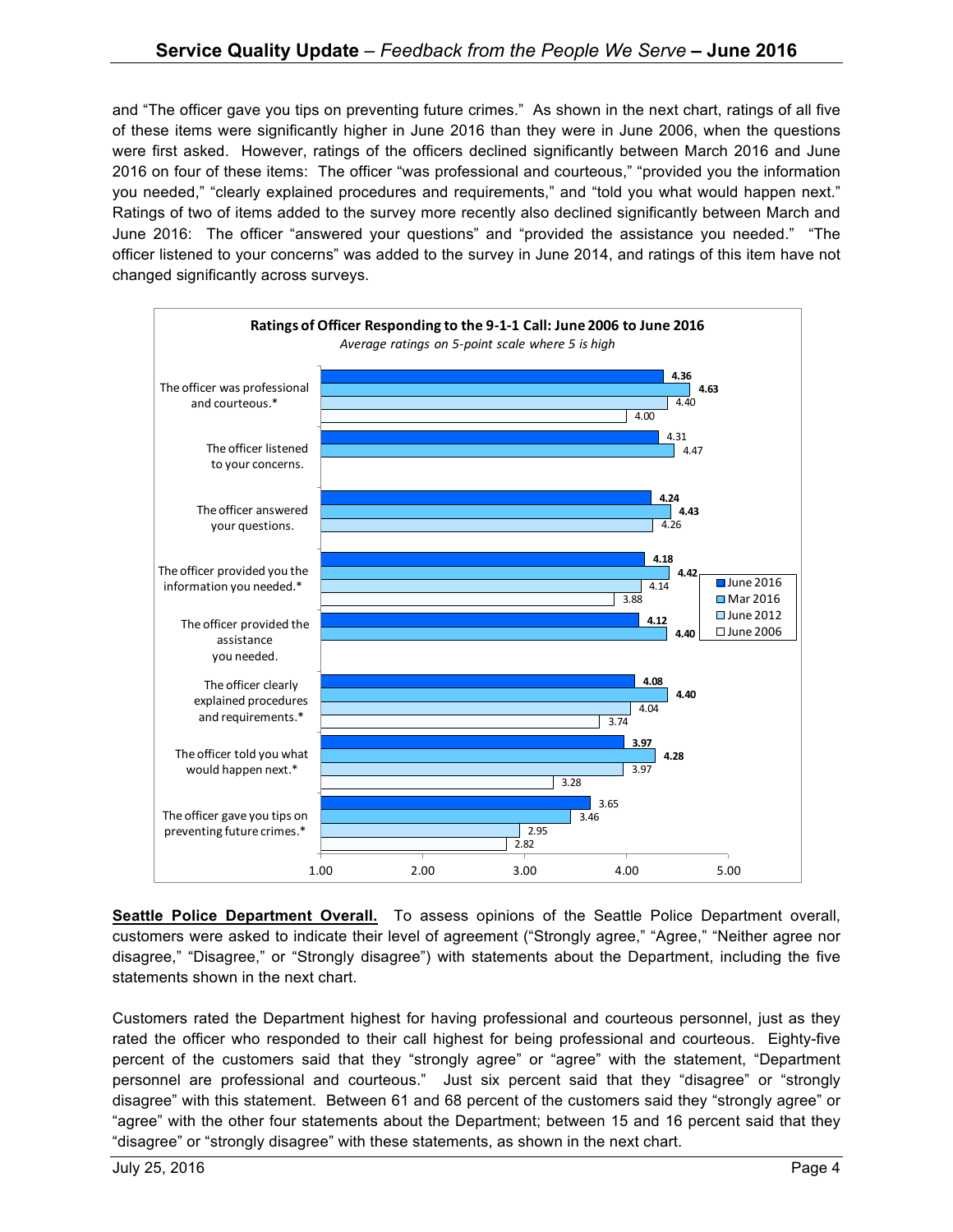

These questions about the Department overall were included in all of the customer satisfaction surveys, and responses to the questions changed significantly over time. Ratings of three items increased significantly between the first survey and June 2016: "Department personnel are professional and courteous," "The Department clearly explains its procedures and requirements," and "The Department focuses on the public safety issues that concern you." Ratings of one item declined significantly between the first survey and June 2016: "The Department is available when you need them." In addition, customers' ratings of three items declined significantly between March 2016 and June 2016: "Department personnel are professional and courteous," "The Department clearly explains its procedures and requirements," and "The Department is a good resource for information about preventing crime." These results are shown in the next chart.

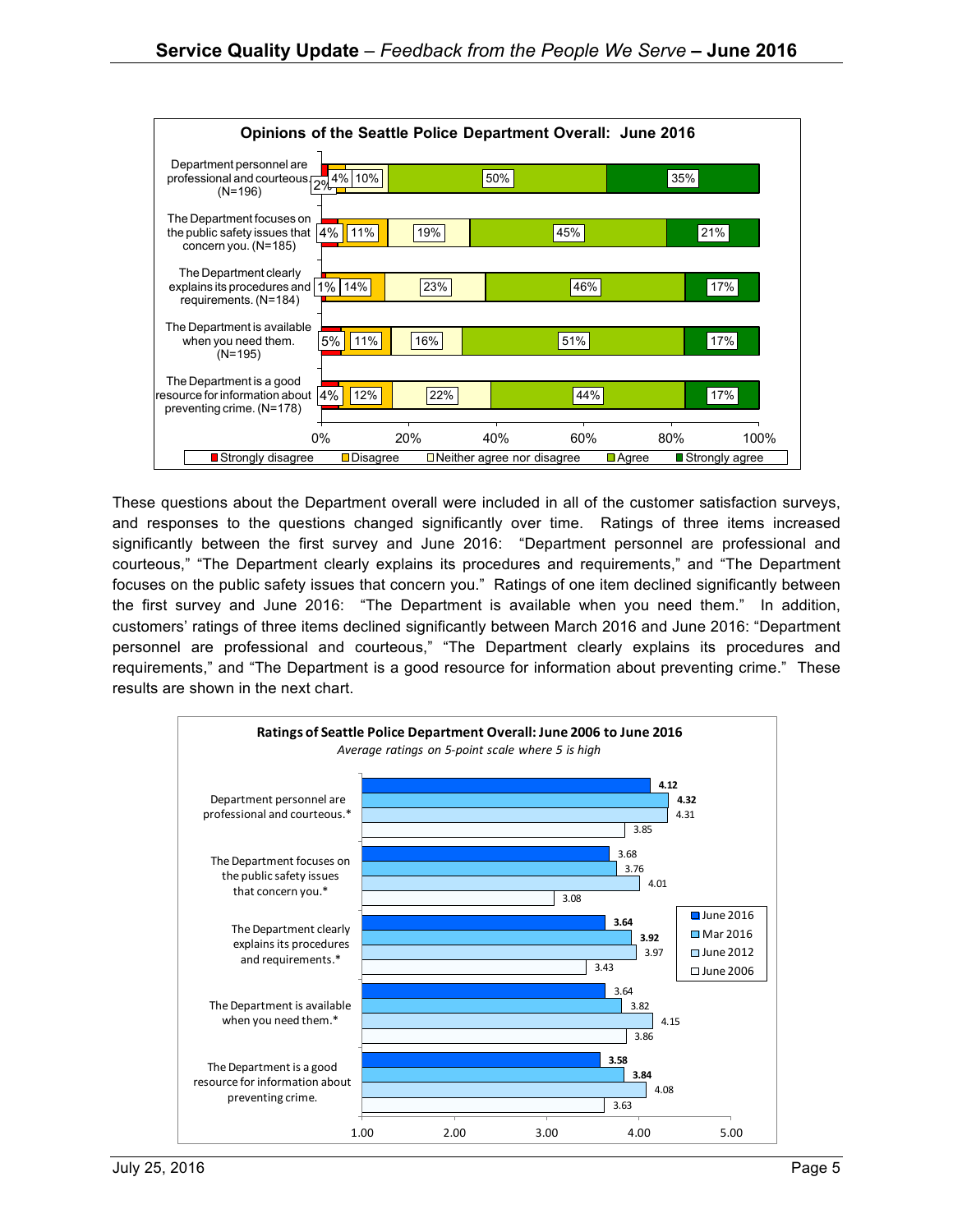**9-1-1 Operations.** Six in ten customers rated their satisfaction with both the assistance provided by the 9-1-1 operator and the speed with which their call was answered as 5 on the five-point scale where 5 means "extremely satisfied" (61% and 60%, respectively). A total of 82 and 79 percent rated their satisfaction with the assistance provided and the speed with which their calls were answered as either a 4 or a 5 on this five-point scale, respectively. Seven percent rated their satisfaction with the assistance provided by the operator as either 1 or 2 on the five-point scale where 1 means "not at all satisfied." Eleven percent rated their satisfaction with the speed with which their calls were answered as 1 or 2. These results are shown in the next chart.



The questions about customers' satisfaction with the assistance provided by the 9-1-1 operator have been included in all 32 surveys, and ratings of this item were significantly higher in June 2016 than in June 2006, when first asked. Ratings of satisfaction with the speed with which calls were answered did not change significantly between June 2015, when first asked, and June 2016.



Since June 2015, customers have been asked if they reached an operator the first time they dialed 9-1-1. Responses to this question, shown in the next chart, have not differed significantly over time. Between 91 and 95 percent of the customers reached an operator the first time they dialed 9-1-1, and between 5 and 9 percent (between 10 and 19 customers) had to dial 9-1-1 more than once to reach an operator.

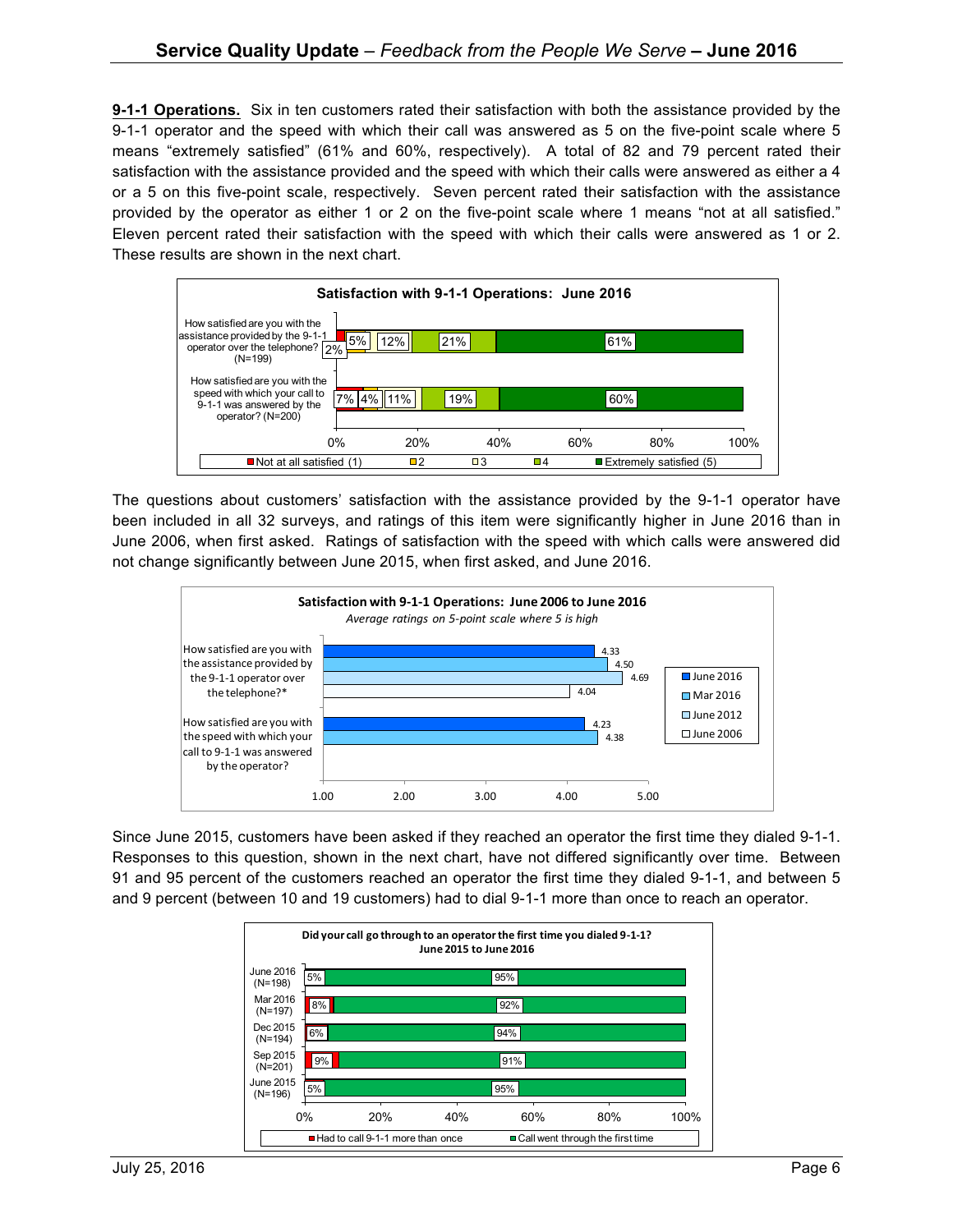The ten customers (5%) who had to call 9-1-1 more than once in June 2016 were asked how often they dialed 9-1-1 to reach an operator. Seven (70%) reached the operator on their second attempt, two (20%) on their third attempt, and one on the sixth attempt.

**Feelings of Safety.** Customers said that they feel more safe walking alone in their neighborhoods during the day than they feel in Seattle overall or walking alone in their neighborhoods at night, as shown in the next chart. Sixty-two percent of the customers rated their overall feelings of safety in Seattle as 4 or 5 on a five-point scale where 5 means "extremely safe"; and 13 percent rated their feelings as 2 or 1, where 1 means "not at all safe." Seventy-eight percent rated their feelings of safety when walking alone in their neighborhoods during the day as 4 or 5, and 47 percent rated their feelings of safety when walking alone in their neighborhoods at night as 4 or 5 on the scale where 5 means "extremely safe". Just seven percent rated their feelings of safety as 1 ("not at all safe") or 2 when walking alone in their neighborhoods during the day, and 33 percent rated their feelings of safety as 1 or 2 when walking alone in their neighborhoods at night.



The questions about feelings of safety were added to the surveys in November 2006 (overall feeling of safety in Seattle) and in April 2007 (feelings of safety walking alone in your neighborhood during the day and at night). Feelings of safety in your neighborhood walking alone during the day and at night were significantly lower in June 2016 than in April 2007, when the questions were first asked. Feelings of safety in your neighborhood during the day also declined significantly between March 2016 and June 2016. Overall feelings of safety in Seattle have fluctuated significantly across surveys, but did not differ significantly from November 2006 (when first asked) or from March 2016 to June 2016. These results are shown in the next chart.

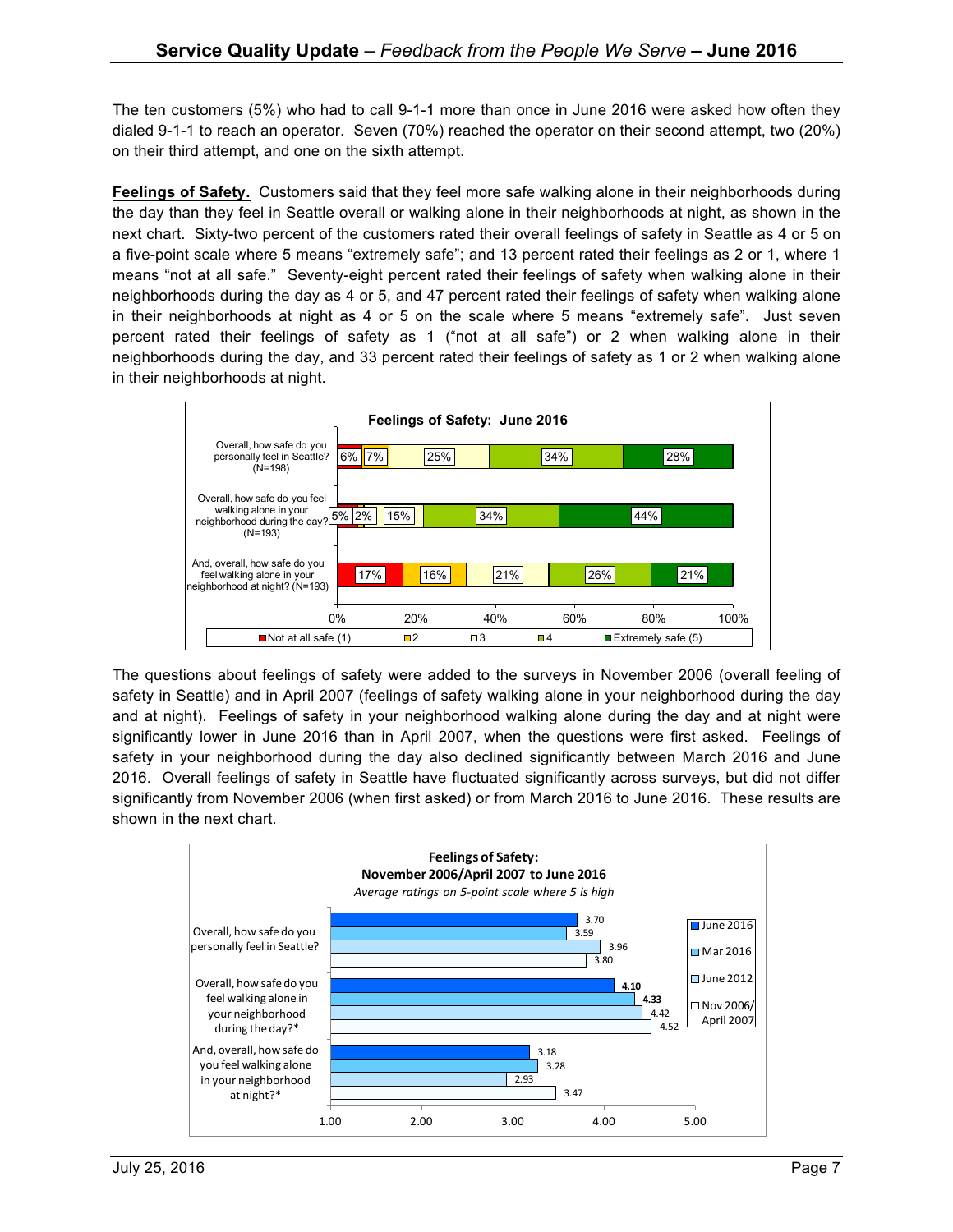When asked about the impact of the incident that caused them to call 9-1-1 on their feelings of safety, over half of the customers (61%) reported that they feel "about as safe as before the incident occurred." The remaining customers said that they either feel "less safe" (26%) or "more safe" (14%) than before the incident occurred. Similarly, when asked about the impact of the service received from the Department as a result of their call to 9-1-1, over half (66%) of the customers said that they feel "about as safe now as before they called 9-1-1," while 23 percent said they feel "more safe," and 11 percent feel "less safe."

The responses to these two questions show that the service received from the Seattle Police Department led to an increase in the percentage of customers who said they feel "more safe" (14% to 23%), as well as a decrease in the percentage of customers who felt "less safe" (26% to 11%), as shown in the next chart. This indicates that feelings of personal safety increased and customers were reassured by the Department's response.



Customers' reports of the impacts of both the incident and the service provided by the Department have changed significantly across surveys. However, in every survey, a larger proportion of customers said they felt "more safe" and a smaller proportion said they felt "less safe" after receiving service from the Department than after the incident that caused them to call 9-1-1. Service provided by the Department consistently led to increases in feelings of personal safety, as shown in the next two charts.